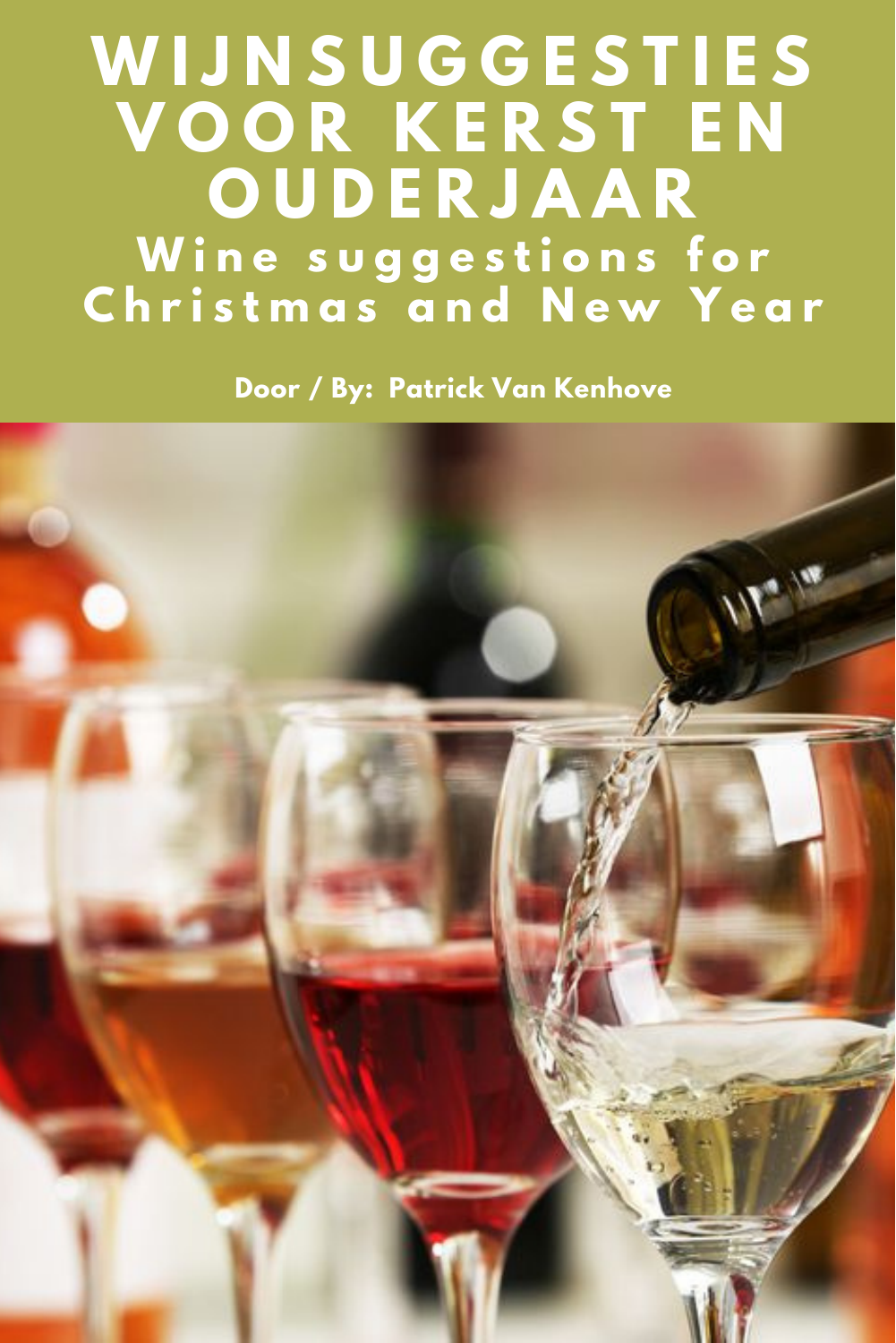

# OMSCHRIJVING

Omdat we allen in onze bubbel moeten blijven stel ik voor te beginnen met … bubbels.

Om de wijnen vlot toegankelijk te maken hou ik me bij een aantal suggesties die vlot bij Colruyt te verkrijgen zijn en qua prijsklasse niet de goedkoopste, maar zeker ook niet de duurste zijn.

Start met **bubbels**. Ik stel als champagne (het is maar éénmaal Kerst en Oudejaar) Montaudon brut voor (19,99 euro). In 2018 reeds door wijnkenner Alain Bloeykens getipt als 'coup de coeur'. Hij schrijft: "Nieuw bij Colruyt en meteen in onze "top vijf". Een entree met stijl heet zoiets, voor deze charmerende fruitbom op basis van hoofdzakelijk pinot noir en afkomstig uit de Côte des Bar, de meest zuidelijke champagneregio. Flatterende bubbels, mix van witte bloemen, perzik en abrikoos, rond en smakelijk in de mond, discrete zuren en toch goed fris over de hele lijn. Aperitief- en feestchampagne." Een typische aperitiefchampagne. Krachtig, fris en toch fruitig (zuidelijke champagnestreek).

Voor **schaaldieren en/of koude visschotels** zweer ik steeds bij een goede droge Sancerre, bijvoorbeeld deze Sancerre Beau Chêne (14,99 euro). Deze Loirewijn is zeer fris in de mond. Of zoals Testaankoop terecht schrijft: "Neus (aroma): ontwikkeld, fruitig, floraal, plantaardig en mineraal; hooi, stenen, kalk en citrusfruit. Smaak: middelmatige intensiteit, strak mondgevoel, levendige zuren, droog; mineralen, citrus, limoen en wit fruit; lange afdronk; op dronk"

Voor wie het iets fruitiger wil (ook voor **warme visschotels en witte vleesgerechten**): deze Montagny Premier cru (10,49 euro). Enkel Cardonnay druiven. Ideaal bij visgerechten. Droge witte Bourgogne uit de streek rond Chalon-sur-Saône. Stevige, sappige smaak en een licht nootachtig aroma, minerale tinten.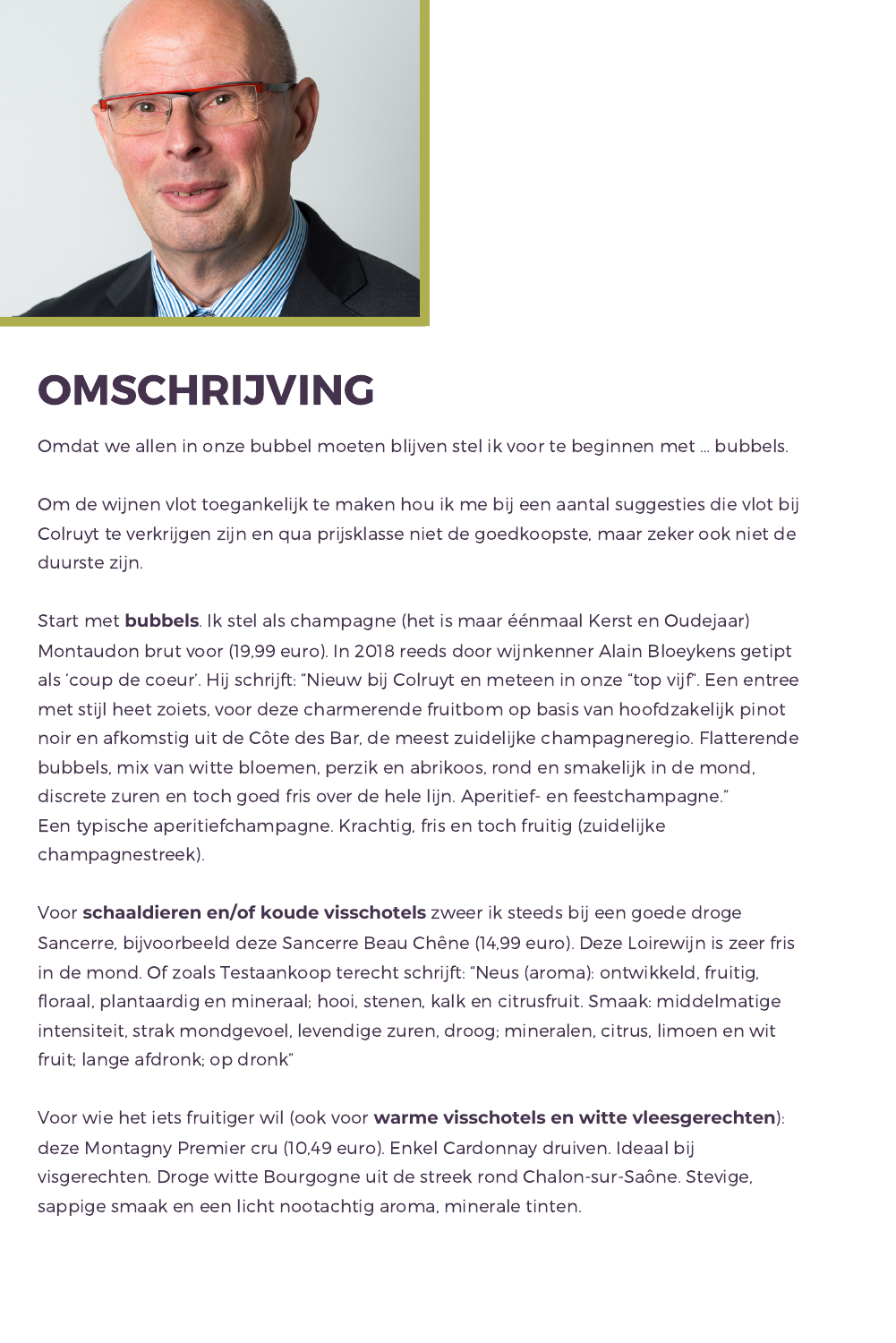

# OMSCHRIJVING

Hou je het bij de **typische kalkoen**, dan stel ik een fruitige eerder dan een droge Chardonnay voor. Hiervoor zou ik toch even Delhaize binnenspringen.

Bij **rood** gaan we voor het steviger werk. Deze instap Vino nobile di Montepulciano DOCG aan 7,99 euro is niet onaardig. Paarse, volle krachtige, kruidige wijn ideaal bij rood vlees, kaas en kruidige pastagerechten. Of in bio: Bio Montepulciano San Francesco aan 8,50 euro. Mijn voorkeur gaat echter uit naar de Barolo di Barolo San Silvestro (18,99 euro per fles), maar die is helaas slechts per 3 te verkrijgen bij Colruyt. Wel per fles te verkrijgen bij Albert Heijn Barolo Patres (deze laatste heb ik nog niet geproefd). Past zeer goed bij **wild en kruidige pasta**.

Ga je voor **gegrilde steak, cote a l'os,** e.d. dan zou ik zeker eens kijken naar een wijn uit de Bordeaux regio (Pomerol, Lalande de Pomerol, Margaux, St-Julien, …). Zeer klassieke wijnen maar wel fluweelzacht.

PS. Koop je liever niet in de supermarkt: Eén van mijn favoriete adresjes is Vitis Vin in Drongen, waar je heel goed advies krijgt.

Onthou natuurlijk één ding: smaken zijn persoonlijk. Drink enkel wat je zelf lekker vindt. Een fijn eindejaar toegewenst in onze helaas kleine bubbel.

#### **Santé!**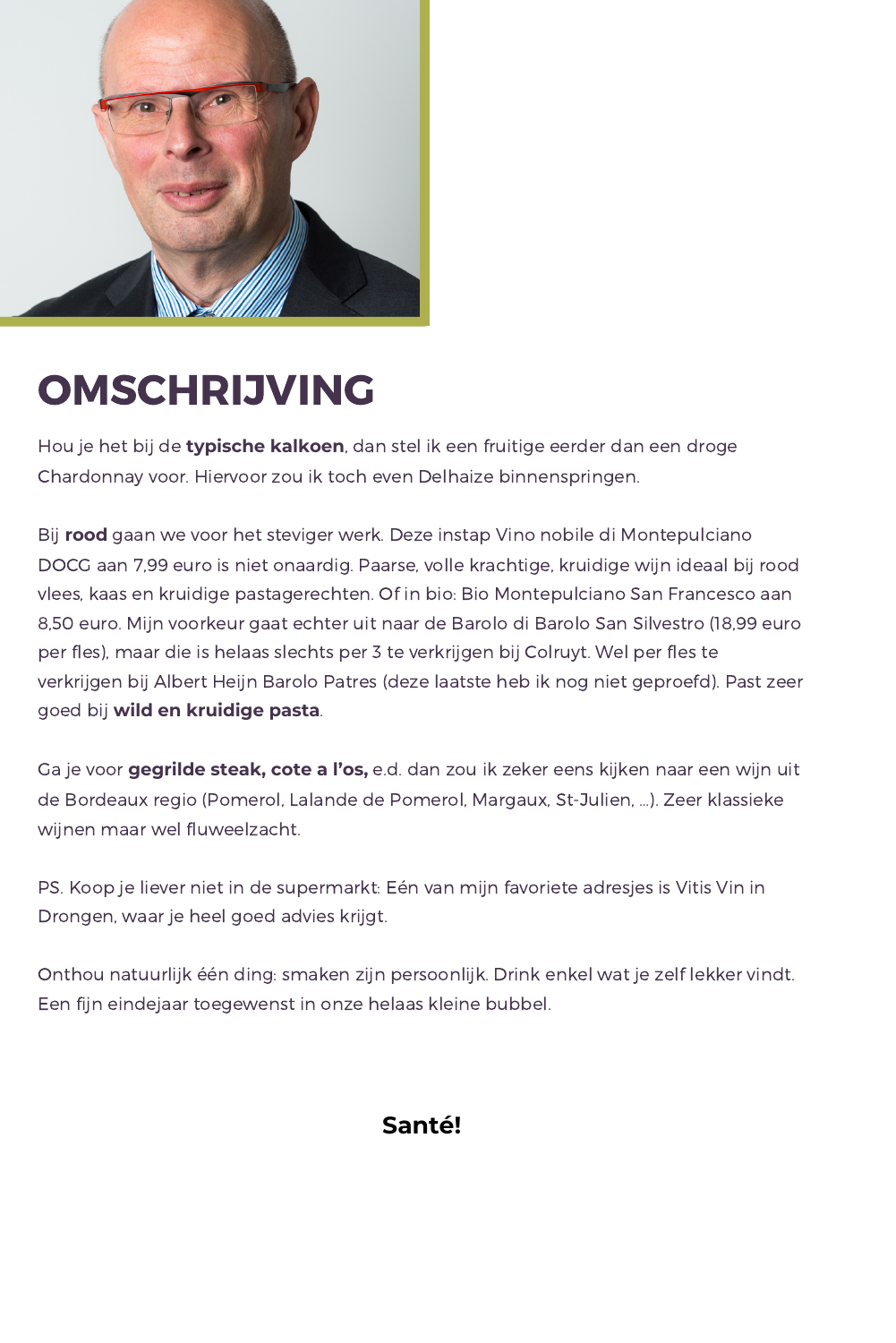

### DESCRIPTION

Since we all have to stay in our bubble, I suggest starting with… bubbles.

In order to make the wines easily accessible, I stick to a number of suggestions that are easily available at Colruyt and that are not the cheapest in terms of price range, but certainly not the most expensive.

Start with **bubbles**. As champagne (it's only Christmas and New Year's Eve) I propose Montaudon brut (19.99 euros). In 2018, wine connoisseur Alain Bloeykens was already tipped as "coup de coeur". He writes: "New at Colruyt and immediately in our" top five ". An entrance with style is called something like that, for this charming fruit bomb based mainly on pinot noir and originating from the Côte des Bar, the southernmost champagne region. Flattering bubbles, mix of white flowers, peach and apricot, round and tasty on the palate, discrete acidity and yet good freshness all along the line. Aperitif and party champagne." A typical aperitif champagne. Powerful, fresh and yet fruity (southern champagne region).

For **shellfish and / or cold fish dishes** I always swear by a good dry Sancerre, for example this Sancerre Beau Chêne (14.99 euros). This Loire wine is very fresh on the palate. Or as Testaankoop rightly writes: "Nose (aroma): developed, fruity, floral, vegetable and mineral; hay, stones, lime and citrus fruit. Taste: medium intensity, tight mouthfeel, lively acidity, dry; minerals, citrus, lime and white fruits; long finish; drunk "

For those who want it a little more fruity (also for **hot fish dishes and white meat dishes**): this Montagny Premier cru (10.49 euros). Only Cardonnay grapes. Ideal with fish dishes. Dry white Burgundy from the region around Chalon-sur-Saône. Firm, juicy flavor and a slightly nutty aroma, mineral tones.